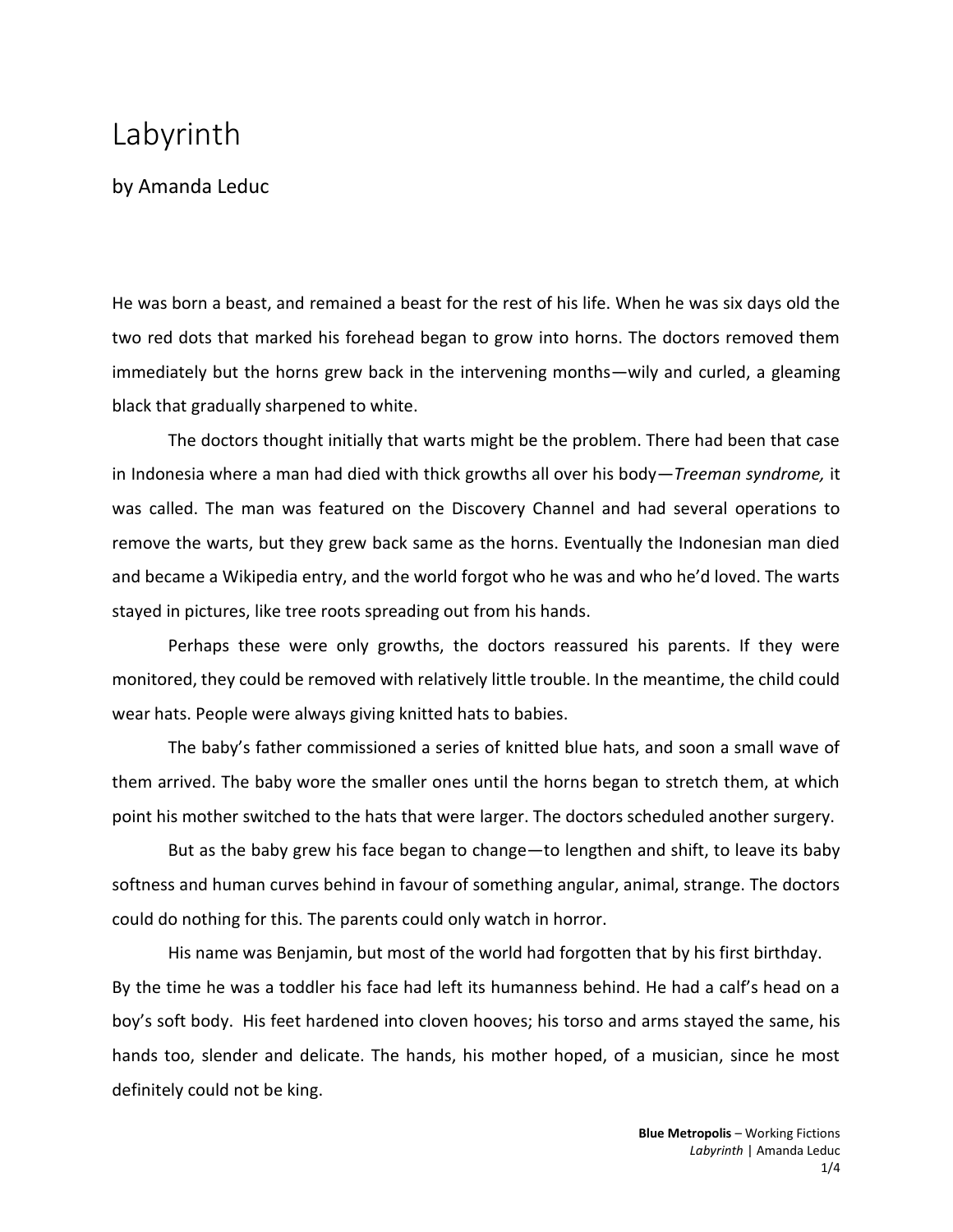His father was King, his mother the Queen. He himself would have been king too, except for this business with the horns, and so soon after his birth his mother found herself pregnant again, another boy, this one born ten months and twenty-three days after the beast had made his own entrance into the world.

*Irish twins,* the people said. The second son was dark-haired and charming and everything a prince should be. His name was Ryan. The boys shared a room until the second son was three and began to have night terrors. His cries would wake his brother, who would stumble out of bed and go over to help. The second son, wide-eyed and delirious, would scream in horror at the calf that loomed over his bed until their parents came to pull him away.

They decided to move the first son's bedroom downstairs, into the great cavernous basement of the castle. It was not a bad basement—it had been re-done years ago, with hardwood floors and multiple entrances that let in lots of light, and an Olympic-sized indoor swimming pool where his father swam laps every morning. The basement had been profiled on a house-and-home website that had since shuttered. Ben could have the entire basement, the king decreed. He could even have the pool.

And so Benjamin grew up in the basement, with mostly his nanny for company. His mother came down to visit every day. She'd been something of a sportswoman when she'd attended college and on warm sunny days they passed the time outside, in the courtyard, kicking a soccer ball back and forth. His mother had an *educated toe.* He, having hooves, did not, and so he played goalie instead. His nanny, Prim, sat on the sidelines and cheered.

In the wintertime, they played indoors in the great wide expanse of the basement. He was terribly fast and not afraid to leap and catch the ball even if that meant a nose-dive into the hardwood; the first time this happened the pain shocked him into tears, but then he grew to like it—the terror as he lost his balance, the sharp satisfaction of a slap against his face. The fear in his mother's face which quickly softened into pride.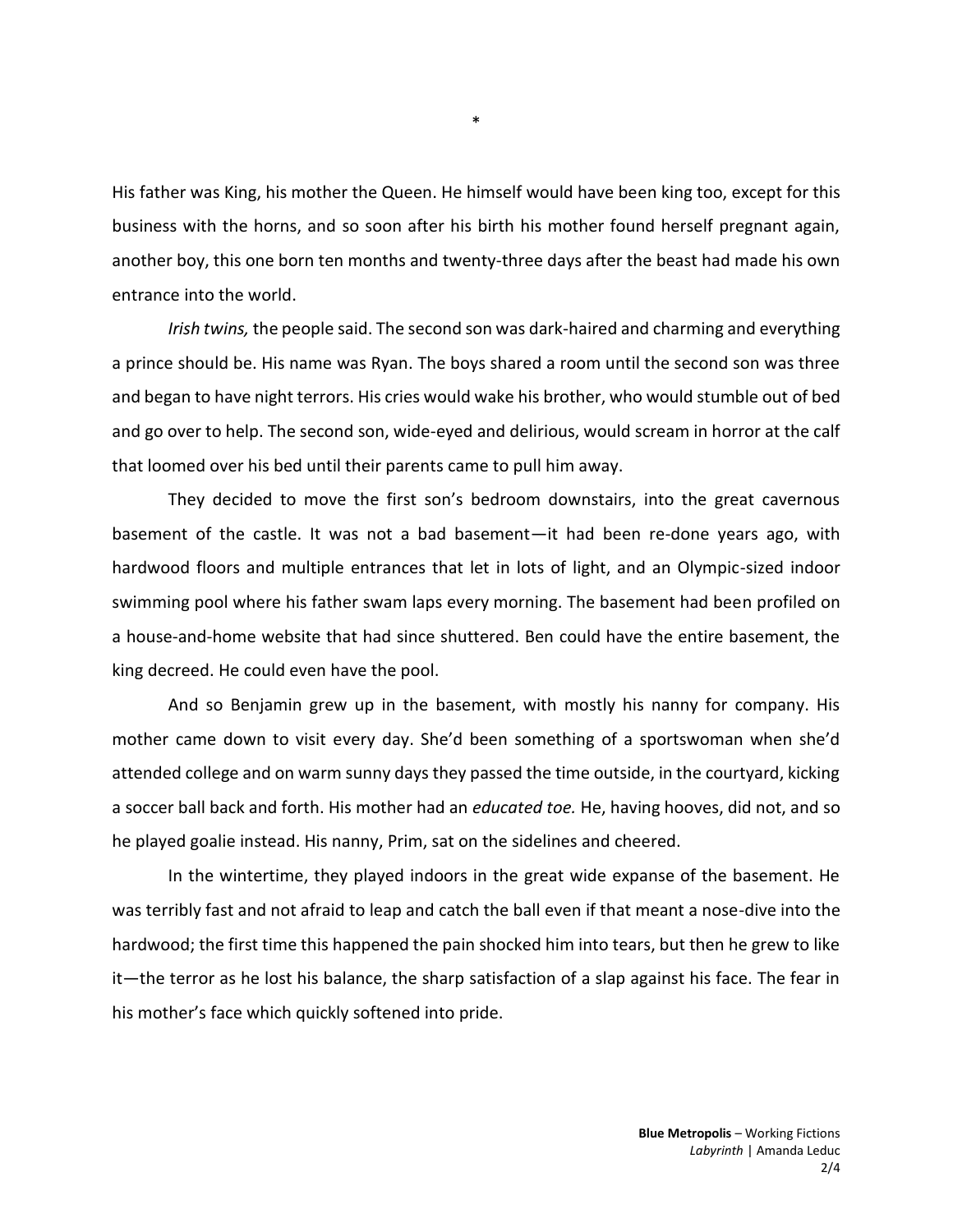"My strong boy," she would say, and she would help him up and hold him close, drop a kiss on the rough top of his head. She was careful around the horns and this hurt, because she didn't need to be. He knew he'd never hurt her.

Over the years his father came down into the basement less and less, and his brother came down once in the beginning and then never again. He was allowed to go outside and traverse the grounds—he was the prince, after all, not a prisoner—but as he grew older he came to dislike the looks that people shot him. The way they would fix their eyes on the ground or on a spot ahead when they passed him in the halls, and then the telltale swoosh of air that meant they were turning around to look back at him as he went. The Queen had decreed that it was rude to stare, but of course nobody listened.

He stopped going upstairs after a while. He liked the basement and the outdoors and the sky; he loved Prim and his mother and the soccer games, the dull hot thud of falling. The King and Queen secured the best tutors in the city for his schooling, from colours and shapes right up to algebra and calculus. He learned to play the cello. He spoke five different languages. His mother came down every weekend to play soccer, except when the family went away. He did not come on family vacations; his brother still had night terrors, and while the people in *their* city kingdom knew of him, there were other cities and other kingdoms in the world that did not. It was safer for him to stay home, the King said. Perhaps in another year, or two. There were those out there in the world who wouldn't understand what he was—who might hurt him. It was best to stay away.

The *Labyrinth,* his father called it. After the old film with David Bowie, because the King had liked dark films in his youth, before he ascended to the throne and had much less time to spend watching movies. They filled in the pool without asking Benjamin and instead installed corridors, long walls of smoky glass and stone that were warm to the touch, almost alive. There were living walls and whole walls made of aquariums and other walls paneled in soft wood felled from the

\*